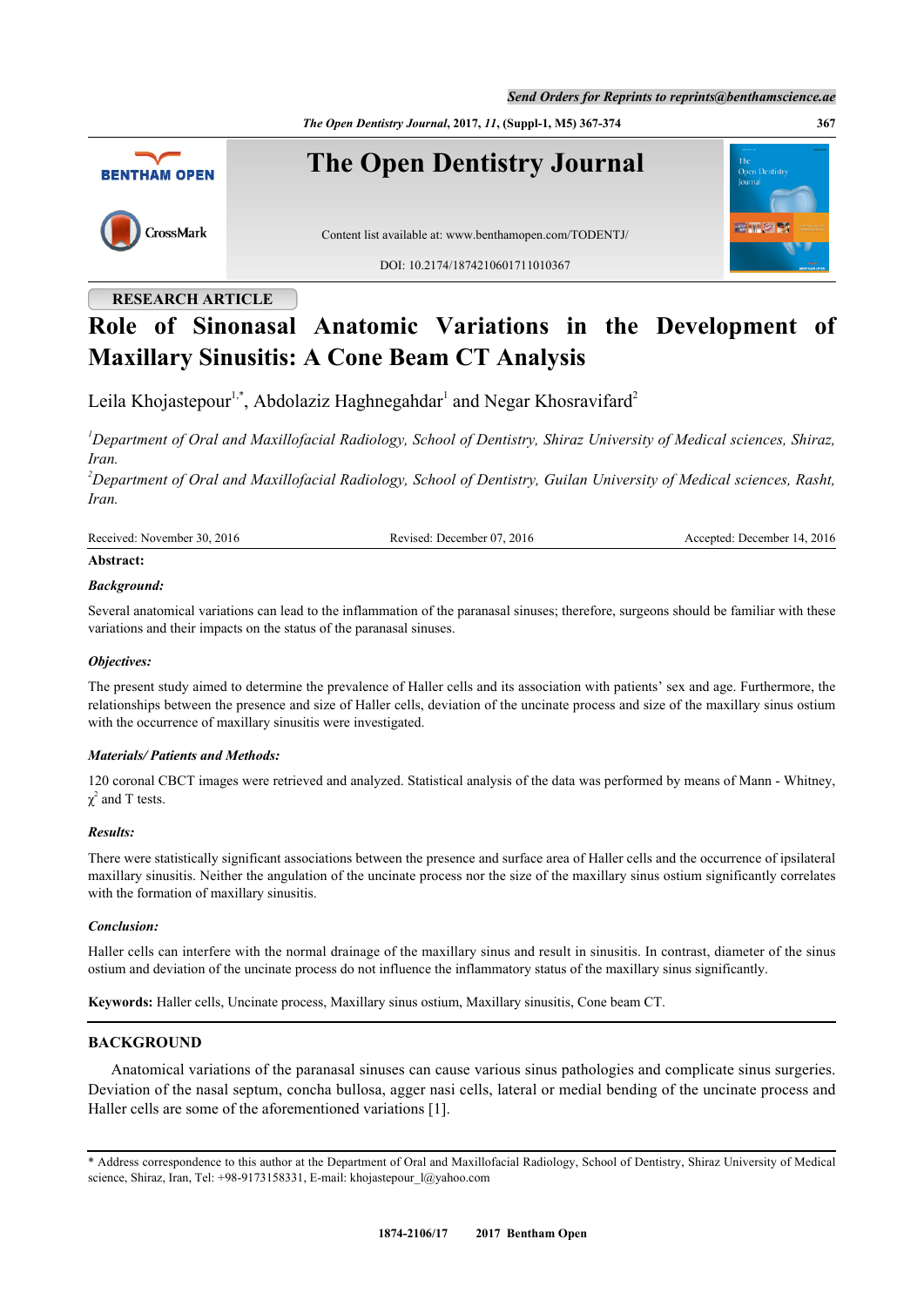#### **368** *The Open Dentistry Journal, 2017, Volume 11 Khojastepour et al.*

Haller cells were first introduced by Albrecht Von Haller in 1756 and were named after him; however, the terminology for these air cells has been changed to infraorbital ethmoid cells, as they originate from the anterior ethmoid cells and are located in the medial orbital floor [\[2](#page-5-1)].

Haller cells are frequently seen as incidental findings in CT examinations of paranasal sinuses. The location of Haller cells in the medial portion of the orbital floor and lateral to the maxillary infundibulum makes the pattern of mucociliary flow prone to deterioration and, therefore, increases the risk of recurrent maxillary sinusitis[[3\]](#page-5-2). The incidence of Haller cells reported in different studies covers a wide range from 2%-70.3%. [[2](#page-5-1) - [8](#page-6-0)].

In the study performed by Alkire *et al*, the authors compared the impact of septal deviation, concha bullosa and Haller cells on the occurrence of rhinosinusitis. They concluded that only the obstruction caused by Haller cells was statistically relevant with the development of this pathologic condition [[8\]](#page-6-0). Furthermore, several radiographic studies have shown a significant relationship between Haller cells measuring larger than 3 mm and maxillary sinusitis [[9](#page-6-1) - [11](#page-6-2)].

The presence of infraorbital ethmoidal (Haller) cells can increase the risk of orbital injury during ethmoidectomy [\[12](#page-6-3)]. Functional endoscopic sinus surgery is the primary approach used today for the surgical treatment of chronic sinusitis. Diagnosis of Haller cells, however, is difficult in endoscopy due to their lateral location [[13](#page-6-4)] . Failure to recognize Haller cell also can increase the risk of orbital injury during ethmoidectomy [\[12](#page-6-3)].

Maxillary sinus ostium is closely related to the nasolacrimal canal, ethmoidal infundibulum and orbit floor [\[14\]](#page-6-5). Variation in the infraorbital (antero-supero-medial) angle of the sinus needs more attention [\[15](#page-6-6)].

Hammad *et al.* evaluated the role of some anatomical nasal abnormalities (deviated nasal septum, concha bullosa and Haller cell) in rhinogenic headache, vacuum headache, and pressure headache. They proposed that as a main cause of referred headache, Haller cell can occupy the infundibulum or be associated with another anatomical variation, such as concha bullosa, and can predispose to sinusitis. In the absence of sinusitis, it might block the sinus drainage pathway, resulting in sinus malventilation, vacuum headache, and pressure headache [\[16](#page-6-7)].

Haller's cells also can reach the infraorbital nerve. Choi [[13\]](#page-6-4) recently reported a case of Hypoesthesia of midrace by isolated Haller's cell mucocele and stated that although isolated infection of the Haller's cell is usually very rare, it should be suspected in patients with facial pain and hypoesthesia [\[13](#page-6-4)].

According to the previous researches, both spatial resolution and soft tissue contrast of CBCT are sufficient to aid in surgical navigation of the sinonasal cavities. Moreover, patients are exposed to lower amounts of radiation during CBCT examination compared with multislice CT [\[17](#page-6-8) - [19](#page-6-9)].

#### **OBJECTIVES**

The present study was performed based on data gathered from CBCT images of an Iranian population and aimed at evaluating the correlation between maxillary sinusitis and several anatomical variations including the presence and surface area of Haller cells, angulation of the uncinate process and size of the maxillary sinus ostium.

#### **MATERIALS/ PATIENTS AND METHODS**

Considering exclusion criteria, 120 CBCT images from the archives of an oral and maxillofacial radiology center were used as samples for the present study. All CBCTs were taken as part of preoperative recording of patients seeking rhinoplasty in an otolaryngology clinic over a 1-year period.

History of sinus tumor or surgery, sinonasal polyposis and maxillofacial trauma was considered as exclusion criteria. As errors in patient positioning could possibly result in inaccurate measurements, images with faulty patient orientations (such as head tilt) were excluded. All CBCT images were acquired by NewTom VGi (NewTom GR srlverona, Italy) with following specifications: scan time of 36 s, field of view of 15×12 cm, 110 kVp and 20 mA. The images were viewed by NNT software in coronal cross-sections as the ostiomeatal complex is most reliably evaluated in the coronal plane [\[1,](#page-5-0) [8\]](#page-6-0). Since the CBCT records had been previously prescribed for other medical purposes, no extra radiation was imposed on the patients. Personal information of all individuals was kept totally undisclosed; hence, the study did not face any ethical limitations and was approved by the Ethical Committee of Shiraz University of Medical Sciences

The following items were evaluated on each CBCT image: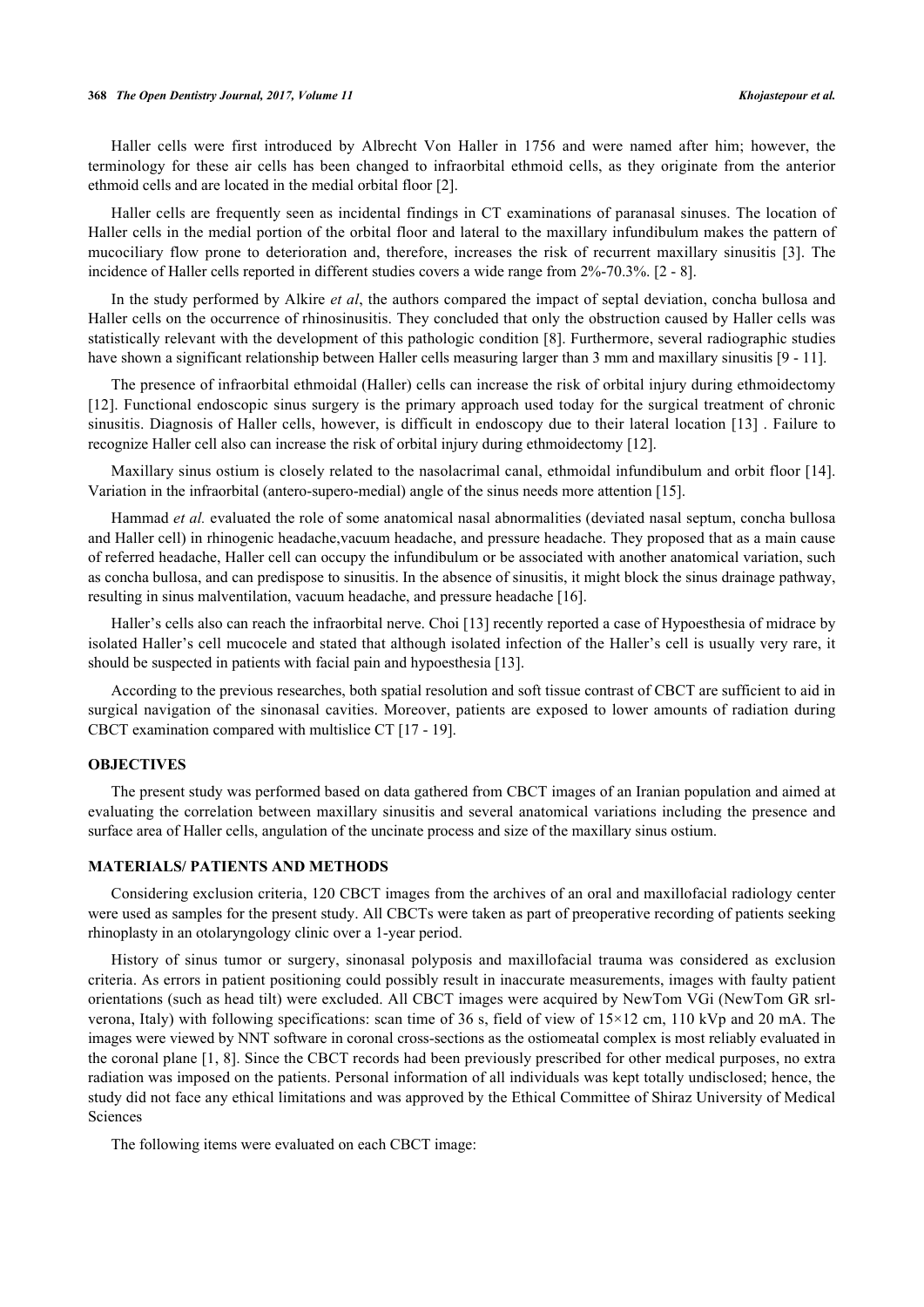- Presence of Haller cells
- Dimensions of the Haller cells in both vertical and horizontal orientations
- Medial or lateral deviation of the uncinate process
- Size of the ostia of maxillary sinuses
- Presence of mucosal thickening in the maxillary sinuses

Haller cells were considered as air cells located along the medial portion of the orbital floor and continuous with the ethmoid capsule Fig. (**[1](#page-2-0)**). Size of the Haller cells was measured at the maximum superoinferior and mediolateral dimensions (Fig. **[2](#page-2-1)**).

<span id="page-2-0"></span>

**Fig. (1).** Arrow points to a Haller cell in the right side.

<span id="page-2-1"></span>

**Fig. (2).** Maximum vertical and horizontal dimensions of the Haller cells were measured.

<span id="page-2-2"></span>Medial or lateral deviation of the uncinate process was determined by measuring the angle of the process with a horizontal line passing from its superior edge (Fig. **[3](#page-2-2)**).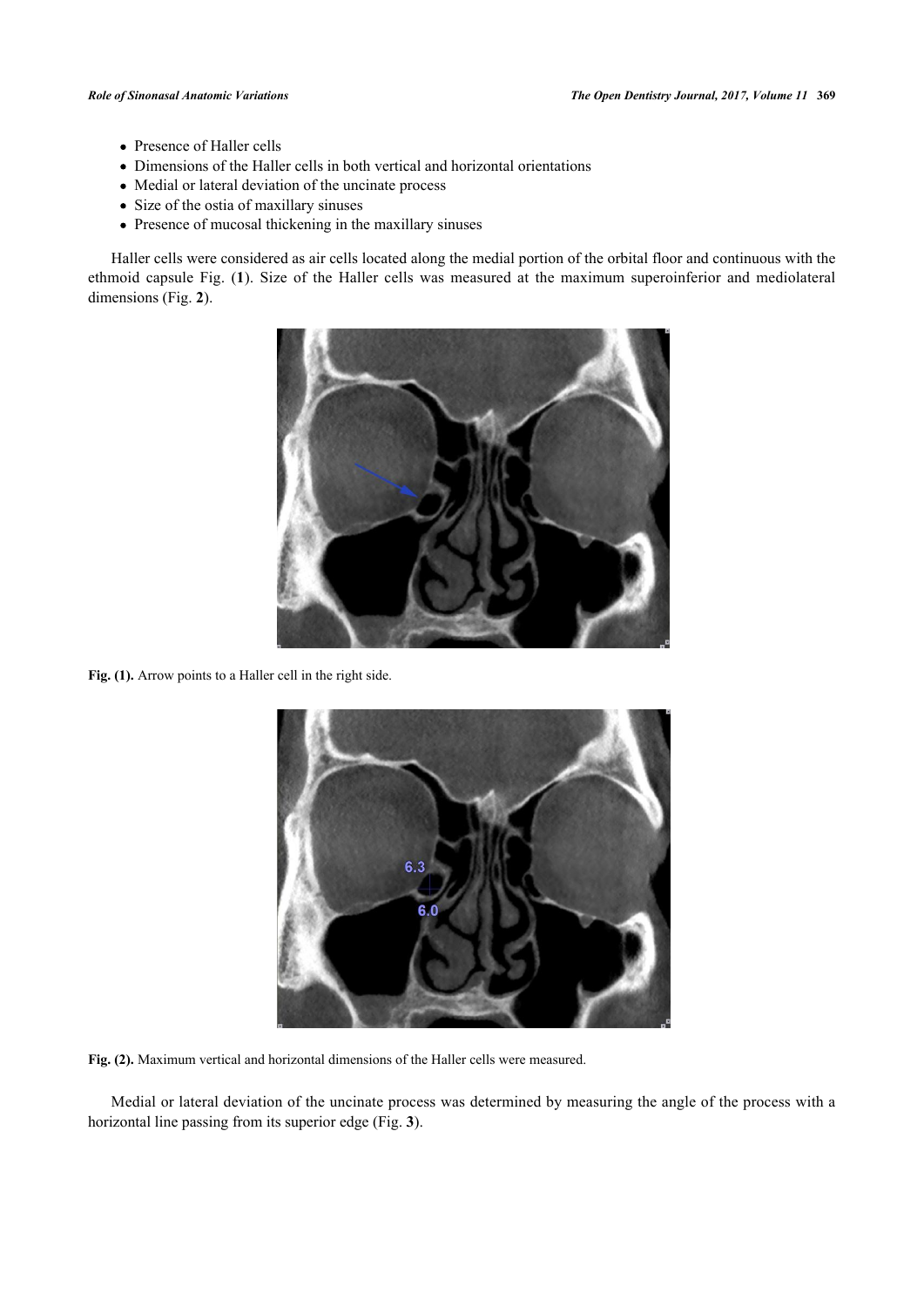

**Fig. (3).** The angle between the uncinate process and a horizontal line passing from its superior edge was measured.

<span id="page-3-0"></span>The maxillary sinus ostium was defined as the distance between the inferomedial aspect of the orbital rim and the uncinate process. Obviously, in the cases where Haller cells existed, the maxillary sinus ostium was quantified as the distance between the Haller cell at its most medial portion and the uncinate process (Fig. **[4](#page-3-0)**).



**Fig. (4).** Size of the maxillary sinus ostium was measured as the distance between the Haller cell and the uncinate process.

All distance and angular measurements were done by an expert oral radiologist with more than 20 years of experience using NNT software version 6.2 (NewTom GR srl-verona, Italy) measuring tools at two fold magnification  $(200\%)$ .

For statistical analysis, the T- test was used for the evaluation of the following associations:

- Patients' age and presence of Haller cells
- Angulation of the uncinate process and mucosal thickening of the maxillary sinus
- Size of the maxillary sinus ostium and mucosal thickening of the maxillary sinus

The  $\chi^2$  test evaluated the associations between:

- Patients' sex and presence of Haller cells
- Presence of Haller cells and mucosal thickening of the maxillary sinus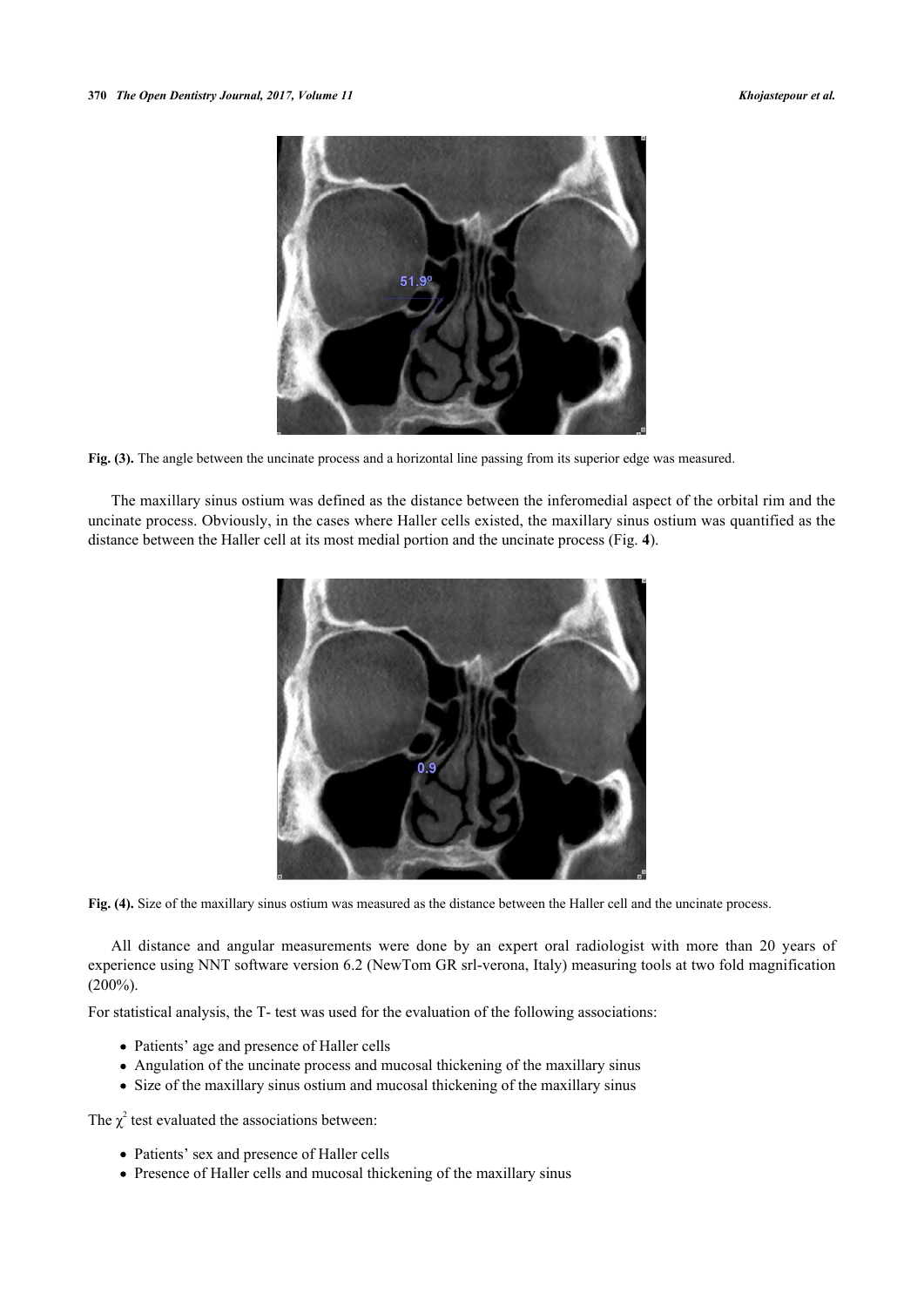The Mann-Whitney test was utilized to evaluate the association between surface area of the Haller cells and mucosal thickening of the maxillary sinus.  $P \le 0.05$  was considered to be statistically significant.

# **RESULTS**

Among 120 patients included in the investigation, 57 (47.5%) were females and 63 (52.5%) were males with ages ranging from 9 to 57 years (mean  $27.78 \pm 9.93$  years). Haller cells were detected in 50 patients (41.6%); out of which, 36 (30%) were unilateral and 14 (11.6%) were bilateral. Among the 36 unilateral Haller cells, 29 (80.5%) were right sided and 7 (19.5%) were left sided. Both vertical and horizontal dimensions of the Haller cells were measured and the surface area of each Haller cell was calculated as an elliptical area (Table **[1](#page-4-0)**).

#### <span id="page-4-0"></span>**Table 1. Minimum, maximum and mean ± SD values of the surface areas of right and left Haller cells.**

|                               | <b>Right Haller Cells</b> | <b>Left Haller Cells</b> |
|-------------------------------|---------------------------|--------------------------|
| Minimum surface area          | 8.48                      | 3.63                     |
| Maximum surface area          | 77.15                     | 39                       |
| Mean $\pm$ SD of surface area | $30 \pm 21.35$            | $18.06 \pm 10.29$        |

As presented in Table (**[2](#page-4-1)**), the associations of both the presence and surface area of Haller cells with mucosal thickening in the ipsilateral maxillary sinus were statistically significant; contrarily, there were no statistically significant associations between patients' sex and presence of Haller cells, patients' age and presence of Haller cells, size of the maxillary sinus ostium and presence of mucosal thickening in the sinus and angulation of the uncinate process and mucosal thickening of the maxillary sinus.

| <b>Evaluated Variables</b>                                                                            |                               |           | Statistical Analysis P- value Interpretation (Association) |  |
|-------------------------------------------------------------------------------------------------------|-------------------------------|-----------|------------------------------------------------------------|--|
| Patients' sex and presence of Haller cells                                                            | $\chi^2$ test                 | $P=0.233$ | No significant                                             |  |
| Patients' age and presence of Haller cells                                                            | T test                        | $P=0.879$ | No significant                                             |  |
| Presence of Haller cells and mucosal thickening of the maxillary sinus on the right<br>side           | $\chi^2$ test                 | $P=0.037$ | Significant                                                |  |
| Presence of Haller cells and mucosal thickening of the maxillary sinus on the left side               | $\chi^2$ test                 | $P=0.032$ | Significant                                                |  |
| Surface area of Haller cells and mucosal thickening of the maxillary sinus on the right<br>side       | Mann-Whitney test $ P=0.045 $ |           | Significant                                                |  |
| Surface area of Haller cells and mucosal thickening of the maxillary sinus on the left<br>side        | Mann-Whitney test $P=0.038$   |           | Significant                                                |  |
| Size of maxillary sinus ostium and mucosal thickening on the right side                               | T test                        | $P=0.145$ | No significant                                             |  |
| Size of maxillary sinus ostium and mucosal thickening on the left side                                | T test                        | $P=0.220$ | No significant                                             |  |
| Angulation of the uncinate process and mucosal thickening of the maxillary sinus on<br>the right side | T test                        | $P=0.708$ | No significant                                             |  |
| Angulation of the uncinate process and mucosal thickening of the maxillary sinus on<br>the left side  | T test                        | $P=0.589$ | No significant                                             |  |

<span id="page-4-1"></span>

|  | Table 2. Summary of the associations between variables evaluated in the investigation. |  |  |  |
|--|----------------------------------------------------------------------------------------|--|--|--|
|  |                                                                                        |  |  |  |

#### **DISCUSSION**

The incidence of Haller cells reported in different studies covers a wide range from 5.5% to 45.9% [\[2\]](#page-5-1). This diversity among different studies could be explained by various factors such as the patients' age and race, imaging techniques used and the exact definition of Haller cells by different authors [\[3](#page-5-2), [20\]](#page-6-10). For instance, Bolger *et al.* defined Haller cell as any air cell located between the ethmoid bulla, the orbital lamina of the ethmoid bone and the orbital floor [\[9](#page-6-1)]. In the study performed by Kennedy and Zinreich, Haller cells were considered as ethmoid cells located below the ethmoid bulla within the orbital floor and in the region of the opening of the maxillary sinus [[21\]](#page-6-11). Furthermore, Kainz *et al.* defined Haller cells as air cells within the orbital floor [[10\]](#page-6-12).

In the present study, the criteria that we used for the definition of Haller cells were similar to the study performed by Mathew *et al, i.e.*, air cells located along the medial portion of the orbital floor and/or the lamina papyracea inferior to the bulla ethmoidalis and continuous with the ethmoid capsule were considered as Haller cells [[3\]](#page-5-2). The frequency of Haller cells in our study was determined at 41.6% which is almost equal to the prevalence measured by Pekiner *et al,* [\[22](#page-6-13)]. This finding indicates the accuracy of CBCT in detecting these cells regardless of their size which is not a feature of multislice CT due to the interslice missing of small air cells .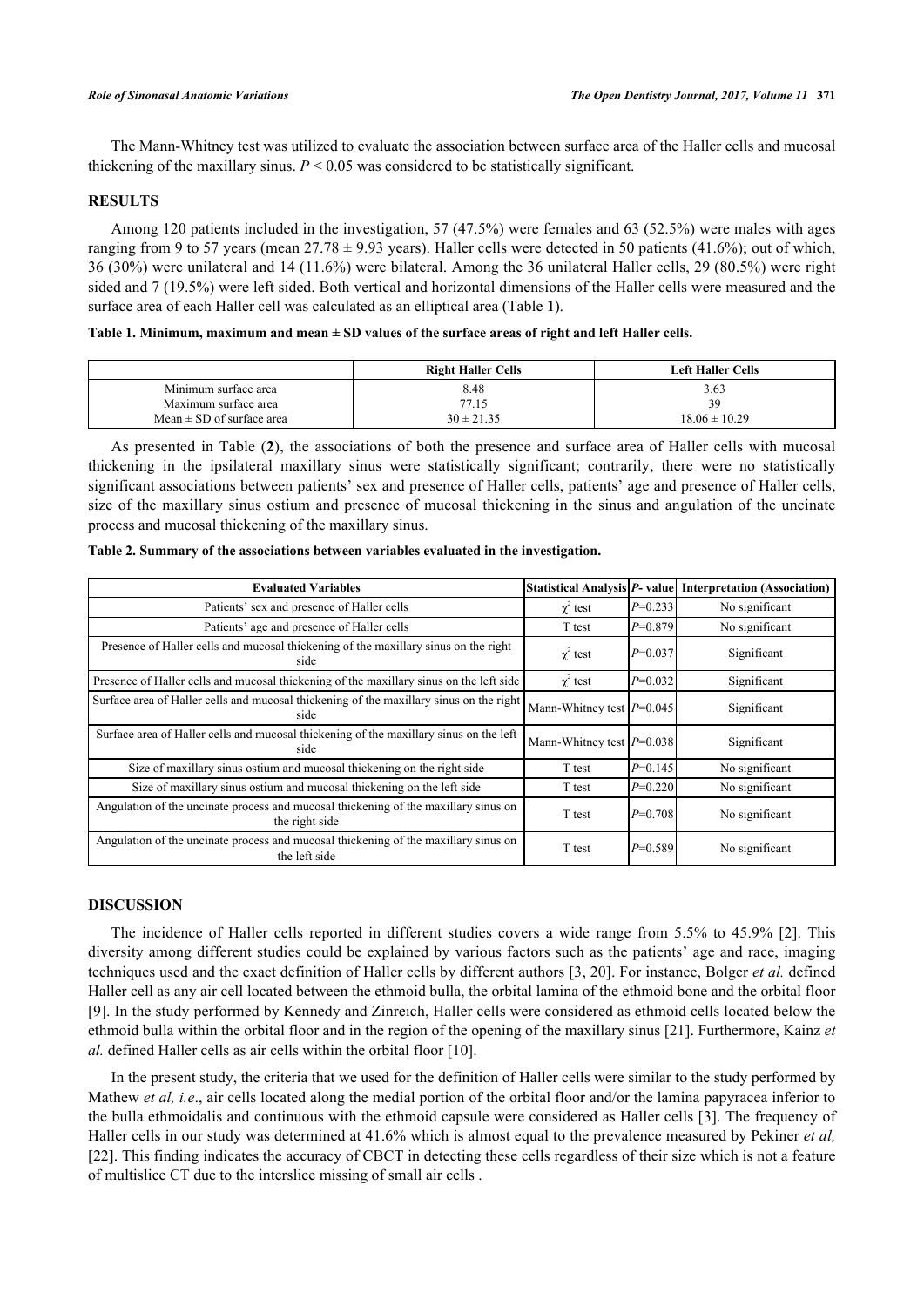Based on our investigation, neither patients' sex nor their age had significant correlations with the presence of Haller cells; however, both the presence and size of Haller cells revealed significant associations with the mucosal thickening in the ipsilateral maxillary sinus. This could be explained by the critical location of Haller cells immediately lateral to the maxillary infundibulum which can interfere with the normal drainage of the maxillary sinus. Several investigators have also come to the same conclusion regarding the association between the presence of Haller cells and maxillary sinusitis [\[23](#page-6-14) - [25\]](#page-6-15); on the other hand, some authors believe that only medium and large sized Haller cells can lead to mucosal thickening of the maxillary sinus [\[26](#page-6-16), [27](#page-7-0)].

Based on the present study, the association between mucosal thickening of the maxillary sinus and size of the sinus ostium was not statistically significant, which is in conformity with the study results of Mathew *et al,* [\[3](#page-5-2)]. This finding suggests that maxillary sinusitis is likely to be a primary condition rather than a condition originating from mechanical obstruction of the sinus ostium.

Our study did not reveal a significant association between deviation of the uncinate process and mucosal thickening in the maxillary sinus which could be explained by taking into account that narrowing or obstruction of the ostium that could not be considered as the primary causes of maxillary sinusitis.

## **CONCLUSION**

In conclusion, our study disclosed significant association between the presence and surface area of Haller cells with maxillary sinusitis. On the contrary, the size of maxillary sinus ostium and deviation of the uncinate process were not significantly associated with maxillary sinusitis. Patients' age and sex had no influence on the prevalence of Haller cells. Moreover, it was concluded that CBCT has the capability to demonstrate fine anatomic details of the ostiomeatal complex at far less radiation amounts and, therefore, is recommended as a suitable imaging technique for the evaluation of sinonasal cavities.

# **ETHICS APPROVAL AND CONSENT TO PARTICIPATE**

Not applicable.

## **HUMAN AND ANIMAL RIGHTS**

No Animals/Humans were used for studies that are base of this research.

## **CONSENT FOR PUBLICATION**

Not applicable.

# **CONFLICT OF INTEREST**

The editor declares no conflict of interest, financial or otherwise.

#### **ACKNOWLEDGEMENTS**

The authors would like to thank Dr. Mehrdad Vossoughi from the Dental Research Development Center of Shiraz University of Medical Sciences for his statistical suggestions.

#### **REFERENCES**

- <span id="page-5-0"></span>[1] Shpilberg KA, Daniel SC, Doshi AH, Lawson W, Som PM. CT of anatomic variants of the paranasal sinuses and nasal cavity: Poor correlation with radiologically significant rhinosinusitis but importance in surgical planning. AJR Am J Roentgenol 2015; 204(6): 1255-60. [\[http://dx.doi.org/10.2214/AJR.14.13762](http://dx.doi.org/10.2214/AJR.14.13762)] [PMID: [26001236\]](http://www.ncbi.nlm.nih.gov/pubmed/26001236)
- <span id="page-5-1"></span>[2] Caversaccio M, Boschung U, Mudry A. Historical review of Hallers cells. Ann Anat 2011; 193(3): 185-90. [\[http://dx.doi.org/10.1016/j.aanat.2011.02.006\]](http://dx.doi.org/10.1016/j.aanat.2011.02.006) [PMID: [21454060](http://www.ncbi.nlm.nih.gov/pubmed/21454060)]
- <span id="page-5-2"></span>[3] Mathew R, Omami G, Hand A, Fellows D, Lurie A. Cone beam CT analysis of Haller cells: prevalence and clinical significance. Dentomaxillofac Radiol 2013; 42(9): 20130055. [\[http://dx.doi.org/10.1259/dmfr.20130055](http://dx.doi.org/10.1259/dmfr.20130055)] [PMID: [23975112\]](http://www.ncbi.nlm.nih.gov/pubmed/23975112)
- [4] Fadda GL, Rosso S, Aversa S, Petrelli A, Ondolo C, Succo G. Multiparametric statistical correlations between paranasal sinus anatomic variations and chronic rhinosinusitis. Acta Otorhinolaryngol Ital 2012; 32(4): 244-51. [PMID: [23093814\]](http://www.ncbi.nlm.nih.gov/pubmed/23093814)
- [5] Khojastepour L, Mirhadi S, Mesbahi SA. Anatomical Variations of Ostiomeatal Complex in CBCT of Patients Seeking Rhinoplasty. J Dent (Shiraz) 2015; 16(1): 42-8.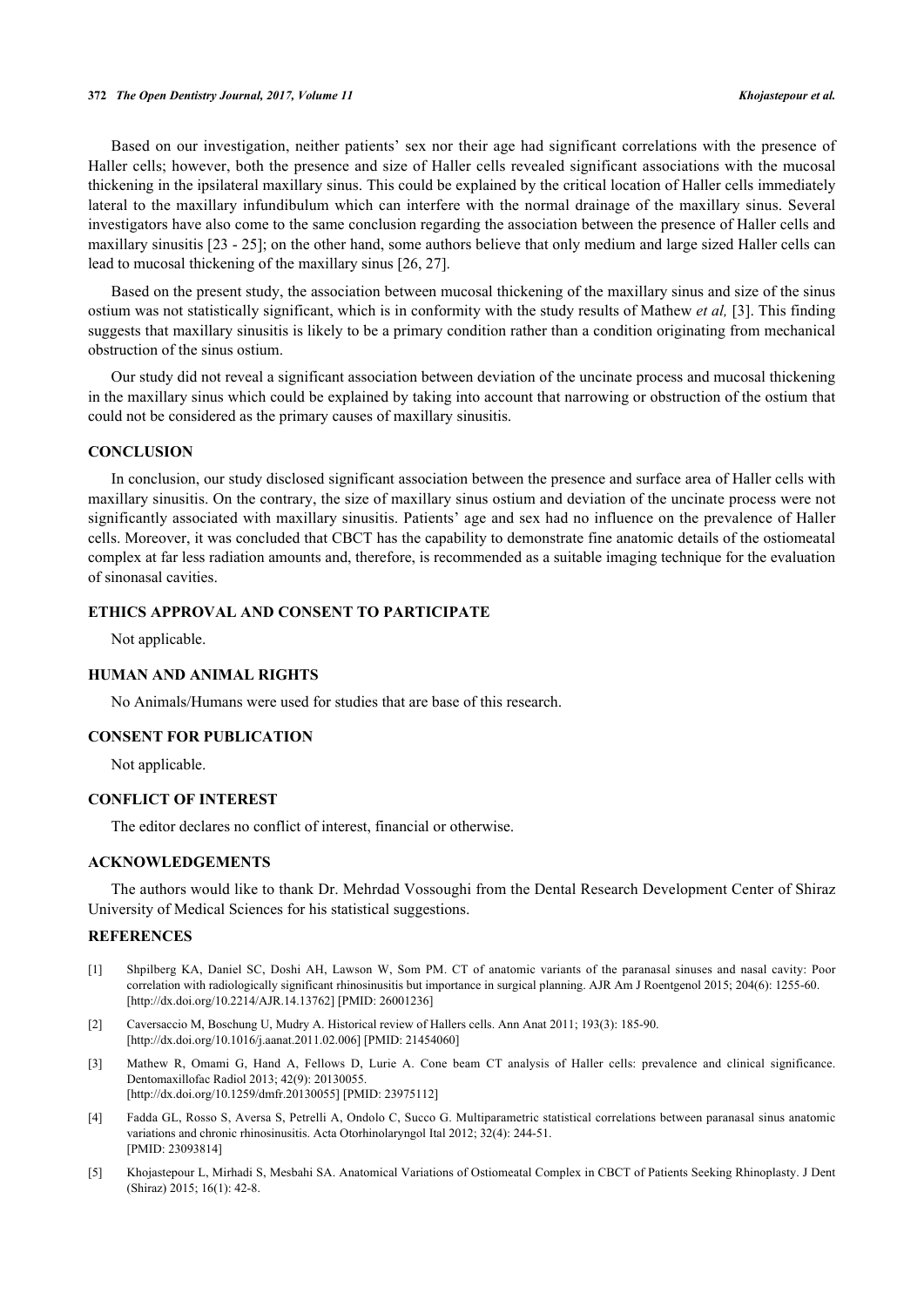[PMID: [25759857\]](http://www.ncbi.nlm.nih.gov/pubmed/25759857)

- [6] Mamatha H, Shamasundar N, Bharathi M, Prasanna L. Variations of ostiomeatal complex and its applied anatomy: A CT scan study. Indian J Sci Technol 2010; 3(8): 904-7.
- [7] Lloyd GA. CT of the paranasal sinuses: study of a control series in relation to endoscopic sinus surgery. J Laryngol Otol 1990; 104(6): 477-81.

[\[http://dx.doi.org/10.1017/S0022215100112927](http://dx.doi.org/10.1017/S0022215100112927)] [PMID: [2376707\]](http://www.ncbi.nlm.nih.gov/pubmed/2376707)

- <span id="page-6-0"></span>[8] Alkire BC, Bhattacharyya N. An assessment of sinonasal anatomic variants potentially associated with recurrent acute rhinosinusitis. Laryngoscope 2010; 120(3): 631-4. [\[http://dx.doi.org/10.1002/lary.20804](http://dx.doi.org/10.1002/lary.20804)] [PMID: [20131360\]](http://www.ncbi.nlm.nih.gov/pubmed/20131360)
- <span id="page-6-1"></span>[9] Bolger WE, Butzin CA, Parsons DS. Paranasal sinus bony anatomic variations and mucosal abnormalities: CT analysis for endoscopic sinus surgery. Laryngoscope 1991; 101(1 Pt 1): 56-64. [PMID: [1984551\]](http://www.ncbi.nlm.nih.gov/pubmed/1984551)
- <span id="page-6-12"></span>[10] Kainz J, Braun H, Genser P. [Hallers cells: morphologic evaluation and clinico-surgical relevance]. Laryngorhinootologie 1993; 72(12): 599-604. [Haller's cells: morphologic evaluation and clinico-surgical relevance]. [\[http://dx.doi.org/10.1055/s-2007-997962](http://dx.doi.org/10.1055/s-2007-997962)] [PMID: [8141938\]](http://www.ncbi.nlm.nih.gov/pubmed/8141938)
- <span id="page-6-2"></span>[11] Milczuk HA, Dalley RW, Wessbacher FW, Richardson MA. Nasal and paranasal sinus anomalies in children with chronic sinusitis. Laryngoscope 1993; 103(3): 247-52. [\[http://dx.doi.org/10.1288/00005537-199303000-00002](http://dx.doi.org/10.1288/00005537-199303000-00002)] [PMID: [8441311\]](http://www.ncbi.nlm.nih.gov/pubmed/8441311)
- <span id="page-6-3"></span>[12] Nouraei SA, Elisay AR, Dimarco A, *et al.* Variations in paranasal sinus anatomy: Implications for the pathophysiology of chronic rhinosinusitis and safety of endoscopic sinus surgery. J Otolaryngol Head Neck Surg 2009; 38(1): 32-7. [PMID: [19344611\]](http://www.ncbi.nlm.nih.gov/pubmed/19344611)
- <span id="page-6-4"></span>[13] Choi JH. Hypoesthesia of midface by isolated Haller's cell mucocele. Brazil J Otorhinolaryngol 2016.
- <span id="page-6-5"></span>[14] Prasanna LC, Mamatha H. The location of maxillary sinus ostium and its clinical application. Indian J Otolaryngol Head Neck Surg 2010; 62(4): 335-7. [\[http://dx.doi.org/10.1007/s12070-010-0047-z](http://dx.doi.org/10.1007/s12070-010-0047-z)] [PMID: [22319687](http://www.ncbi.nlm.nih.gov/pubmed/22319687)]
- <span id="page-6-6"></span>[15] Rusu MC, Chirita AL, Sandulescu M. Bilateral infraorbital maxillary air cells: recess-derived non-Haller cells. Roman J Rhinology 2016; 6(22): 109-12.
- <span id="page-6-7"></span>[16] Hammad MS, Gomaa MA. Role of some anatomical nasal abnormalities in rhinogenic headache. Egypt J Ear, Nose. Throat and Allied Sci 2012; 13(1): 31-5.
- <span id="page-6-8"></span>[17] Rafferty MA, Siewerdsen JH, Chan Y, *et al.* Investigation of C-arm cone-beam CT-guided surgery of the frontal recess. Laryngoscope 2005; 115(12): 2138-43. [\[http://dx.doi.org/10.1097/01.mlg.0000180759.52082.45](http://dx.doi.org/10.1097/01.mlg.0000180759.52082.45)] [PMID: [16369157\]](http://www.ncbi.nlm.nih.gov/pubmed/16369157)

- [18] Jackman AH, Palmer JN, Chiu AG, Kennedy DW. Use of intraoperative CT scanning in endoscopic sinus surgery: A preliminary report. Am J Rhinol 2008; 22(2): 170-4. [\[http://dx.doi.org/10.2500/ajr.2008.22.3153](http://dx.doi.org/10.2500/ajr.2008.22.3153)] [PMID: [18416975\]](http://www.ncbi.nlm.nih.gov/pubmed/18416975)
- <span id="page-6-9"></span>[19] Batra PS, Kanowitz SJ, Citardi MJ. Clinical utility of intraoperative volume computed tomography scanner for endoscopic sinonasal and skull base procedures. Am J Rhinol 2008; 22(5): 511-5. [\[http://dx.doi.org/10.2500/ajr.2008.22.3216](http://dx.doi.org/10.2500/ajr.2008.22.3216)] [PMID: [18954511\]](http://www.ncbi.nlm.nih.gov/pubmed/18954511)
- <span id="page-6-10"></span>[20] Rysz M, Bakoń L. Maxillary sinus anatomy variation and nasal cavity width: structural computed tomography imaging. Folia Morphol (Warsz) 2009; 68(4): 260-4. [PMID: [19950077\]](http://www.ncbi.nlm.nih.gov/pubmed/19950077)
- <span id="page-6-11"></span>[21] Kennedy DW, Zinreich SJ. The functional endoscopic approach to inflammatory sinus disease: Current perspectives and technique modifications. Am J Rhinol 1988; 2(3): 89-96. [\[http://dx.doi.org/10.2500/105065888781693078\]](http://dx.doi.org/10.2500/105065888781693078)
- <span id="page-6-13"></span>[22] Pekiner FN, Borahan MO, Dumlu A, Özbayrak S. Infraorbital ethmoid (Haller) cells: A cone-beam computed tomographic study. Oral Radiol 2014; 30(3): 219-25. [\[http://dx.doi.org/10.1007/s11282-014-0167-3\]](http://dx.doi.org/10.1007/s11282-014-0167-3)
- <span id="page-6-14"></span>[23] Sivasli E, Sirikçi A, Bayazýt YA, *et al.* Anatomic variations of the paranasal sinus area in pediatric patients with chronic sinusitis. Surg Radiol Anat 2003; 24(6): 400-5. [PMID: [12652368\]](http://www.ncbi.nlm.nih.gov/pubmed/12652368)
- [24] Lerdlum S, Vachiranubhap B. Prevalence of anatomic variation demonstrated on screening sinus computed tomography and clinical correlation. J Medical Assoc Thailand Chotmaihet thangphaet 2005; 88(6): S110-5.
- <span id="page-6-15"></span>[25] Kim HJ, Jung Cho M, Lee J-W, *et al.* The relationship between anatomic variations of paranasal sinuses and chronic sinusitis in children. Acta Otolaryngol 2006; 126(10): 1067-72. [\[http://dx.doi.org/10.1080/00016480600606681\]](http://dx.doi.org/10.1080/00016480600606681) [PMID: [16923712](http://www.ncbi.nlm.nih.gov/pubmed/16923712)]
- <span id="page-6-16"></span>[26] Stackpole SA, Edelstein DR. The anatomic relevance of the Haller cell in sinusitis. Am J Rhinol 1997; 11(3): 219-23. [\[http://dx.doi.org/10.2500/105065897781751910\]](http://dx.doi.org/10.2500/105065897781751910) [PMID: [9209594](http://www.ncbi.nlm.nih.gov/pubmed/9209594)]